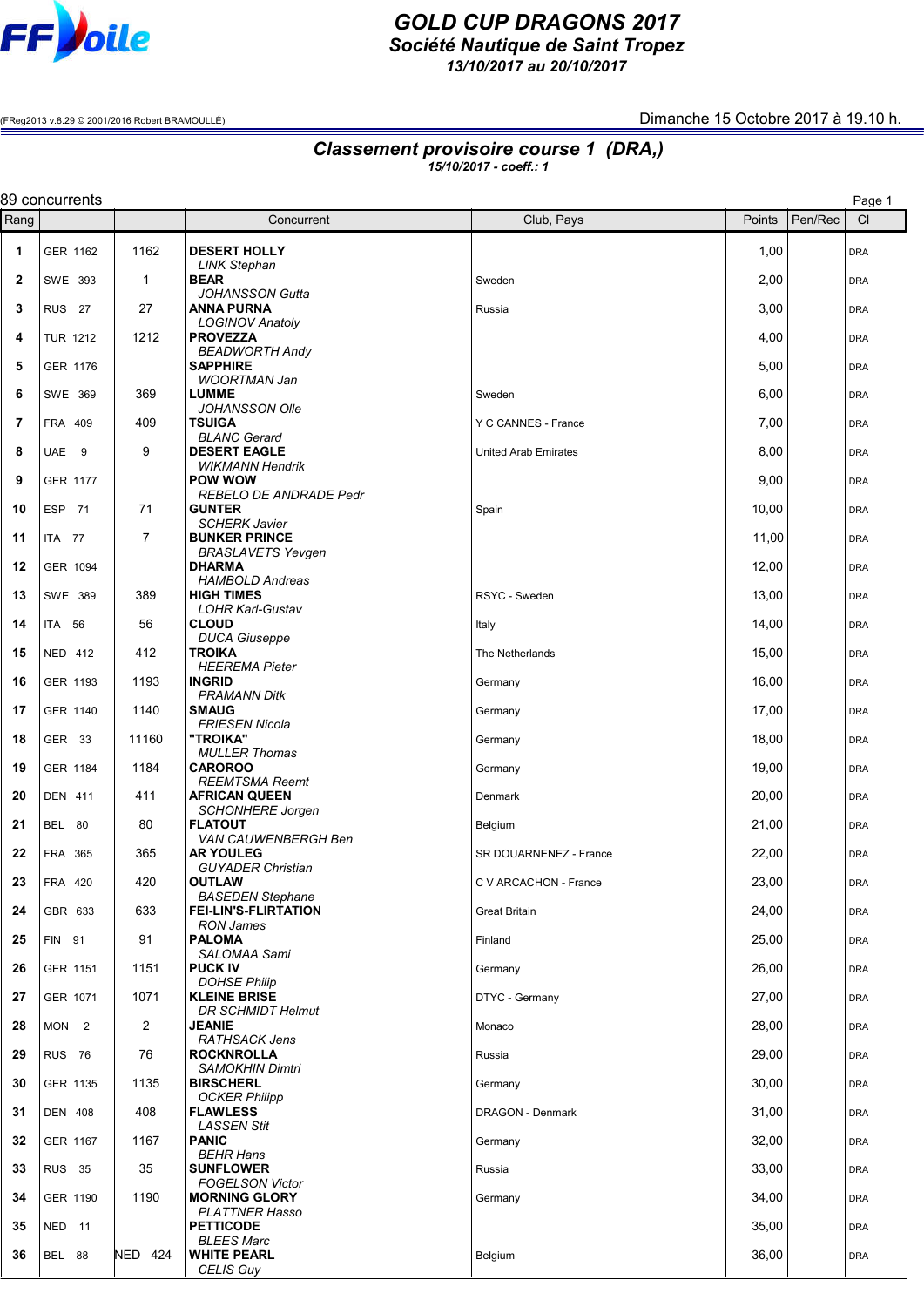|      |                  | Classement provisoire course 1 (DRA,) |                                                                         |                            |        |         | Page 2     |
|------|------------------|---------------------------------------|-------------------------------------------------------------------------|----------------------------|--------|---------|------------|
| Rang |                  |                                       | Concurrent                                                              | Club, Pays                 | Points | Pen/Rec | CI         |
| 37   | FRA 422          |                                       | <b>CORTO III</b><br><b>JOURDREN Bruno</b>                               | C N CARANTEC - France      | 37,00  |         | <b>DRA</b> |
| 38   | <b>SUI 313</b>   | 313                                   | <b>FREE</b>                                                             | Switzerland                | 38,00  |         | <b>DRA</b> |
| 39   | <b>RUS</b> 34    | 34                                    | <b>OLDENBURG Dirk</b><br><b>EVEN BETTER</b><br><b>SENATOROV Vasiliy</b> | Russia                     | 39,00  |         | <b>DRA</b> |
| 40   | GER 1194         | 1194                                  | <b>ACTIVISTS</b>                                                        | Germany                    | 40,00  |         | <b>DRA</b> |
| 41   | GBR 761          | 761                                   | <b>IMBECK Torsten</b><br><b>JERBOA</b>                                  | RTYC - Great Britain       | 41,00  |         | <b>DRA</b> |
| 42   | <b>RUS</b> 31    | 31                                    | <b>WILKINSON-COX Gavia</b><br><b>INTEGRITY</b>                          | PIROGOVO - Russia          | 42,00  |         | <b>DRA</b> |
| 43   | FRA 391          | 391                                   | <b>SENATOROV Mikhael</b><br><b>ULYSSE</b>                               | S N GRAU DU ROI - France   | 43,00  |         | <b>DRA</b> |
| 44   | FIN 63           | 63                                    | <b>BREGER Jean</b><br><b>NENYA</b>                                      | HSK - Finland              | 44,00  |         | <b>DRA</b> |
| 45   | FRA 395          | 395                                   | <b>RECHERDT Laurii</b><br><b>AR PRIM</b>                                | SR DOUARNENEZ - France     | 45,00  |         | <b>DRA</b> |
| 46   | FRA 421          | 421                                   | <b>VERNES Cyrille</b><br><b>REVOLTE</b>                                 | DEAUVILLE YC - France      | 46,00  |         | <b>DRA</b> |
| 47   | GER 996          | 996                                   | <b>LATHIOOR Alain</b><br>50°NORD                                        | Germany                    | 47,00  |         | <b>DRA</b> |
| 48   | <b>TUR 1211</b>  |                                       | <b>KROBEL Gunther</b><br><b>JOSEPHINE</b>                               |                            | 48,00  |         | <b>DRA</b> |
| 49   | FRA 378          | 378                                   | FIRTINA Ozgun<br><b>GREEN</b>                                           | C V ARCACHON - France      | 49,00  |         | <b>DRA</b> |
| 50   | GBR 764          | 764                                   | <b>MOUSSIE Bertrand</b><br><b>NAIAD</b>                                 | <b>Great Britain</b>       | 50,00  |         | <b>DRA</b> |
| 51   | SWE 397          | 397                                   | <b>HAYLES Mike</b><br><b>PILSNER</b>                                    | Sweden                     | 51,00  |         | <b>DRA</b> |
| 52   | <b>NED 403</b>   | 403                                   | <b>EDMAN Henrick</b><br><b>COCOA</b>                                    | The Netherlands            | 52,00  |         | <b>DRA</b> |
| 53   | GER 1058         |                                       | <b>KLINKENBERG M</b><br><b>SABINE IV</b>                                |                            | 53,00  |         | <b>DRA</b> |
| 54   | GER 1153         | 1153                                  | <b>SHAPER Kai Mickael</b><br><b>MIA SAN MIA</b>                         | Germany                    | 54,00  |         | <b>DRA</b> |
| 55   | <b>NED 429</b>   |                                       | <b>FROSCHL Peter</b><br><b>AMAZING GRACE</b>                            | The Netherlands            | 55,00  |         | <b>DRA</b> |
| 56   |                  | 216                                   | <b>VAN ERP Clemens</b><br><b>LIQUIDIDY</b>                              |                            | 56,00  |         |            |
|      | AUS 216          |                                       | <b>FRANKLIN Richard</b>                                                 | RSYS/YC CANNES - Australia |        |         | <b>DRA</b> |
| 57   | <b>NED 390</b>   | 390                                   | <b>RUIGHEVAERT</b><br>RUIGEWAARD Klaas                                  | The Netherlands            | 57,00  |         | <b>DRA</b> |
| 58   | GER 1096         | 1096                                  | <b>SPASS</b><br><b>LATZSCH Uwe</b>                                      | Germany                    | 58,00  |         | <b>DRA</b> |
| 59   | GER 1120         | 1120                                  | <b>BLUE PIK</b><br>VON STEMPEL Nikolai Alexa                            | Germany                    | 59,00  |         | <b>DRA</b> |
| 60   | SWE 398          |                                       | <b>PRIVATE DANCER</b><br>VIJZELAAR Man                                  |                            | 60,00  |         | <b>DRA</b> |
| 61   | <b>BEL 82</b>    | 82                                    | <b>HERBIE</b><br><b>VANNESTE Xavier</b>                                 | Belgium                    | 61,00  |         | <b>DRA</b> |
| 62   | FRA 425          | 425                                   | <b>VOL DE NUIT</b><br><b>PRESTI Philippe</b>                            | C V CAZAUX LAC - France    | 62,00  |         | <b>DRA</b> |
| 63   | GER 1111         | 1111                                  | <b>ISKAREEN</b><br><b>BRUHNS Arnt</b>                                   | NRV - Germany              | 63,00  |         | <b>DRA</b> |
| 64   | GER 1113         | 1113                                  | <b>FANTOMAS</b><br><b>SCHERER Thomas</b>                                | Germany                    | 64,00  |         | <b>DRA</b> |
| 65   | RUS <sub>6</sub> | 6                                     | <b>STASYA</b><br><b>SHMID Alexander</b>                                 | Russia                     | 65,00  |         | <b>DRA</b> |
| 66   | SUI 291          | 291                                   | <b>NEW SKIN</b><br><b>GAUSSEN Yves</b>                                  | Switzerland                | 66,00  |         | <b>DRA</b> |
| 67   | FRA 340          | 340                                   | <b>3EME MI TEMPS</b><br><b>CHAREE Christian</b>                         | S N GRAU DU ROI - France   | 67,00  |         | <b>DRA</b> |
| 68   | EST 12           | $12 \overline{ }$                     | <b>OTIUM</b><br>ZIGADLO Aleksei                                         | Estonia                    | 68,00  |         | <b>DRA</b> |
| 69   | SUI 318          | 318                                   | <b>PUMPER NICKEL II</b><br><b>WASCHKUHN Wolf</b>                        | Switzerland                | 69,00  |         | <b>DRA</b> |
| 70   | FRA 380          | 380                                   | <b>PAS DE CARTIER</b><br><b>JEANTET Vincent</b>                         | C V ARCACHON - France      | 70,00  |         | <b>DRA</b> |
| 71   | FRA 336          | 336                                   | <b>VIKING</b><br><b>LEBLANC Antoine</b>                                 | C V ARCACHON - France      | 71,00  |         | <b>DRA</b> |
| 72   | AUT 192          | 192                                   | <b>GUCKI</b><br><b>PRETSCHER Micael</b>                                 | Austria                    | 72,00  |         | <b>DRA</b> |
| 73   | ESP 99           | 99                                    | <b>CAPA</b><br><b>CARBATAL Carlos</b>                                   | Spain                      | 73,00  |         | <b>DRA</b> |
| 74   | <b>NOR 275</b>   | 275                                   | <b>THE KNUCKER</b>                                                      | Norway                     | 74,00  |         | <b>DRA</b> |
| 75   | POR 64           | 1065                                  | <b>NILSEN Per-Arne</b><br><b>BAI LONG</b>                               | Germany                    | 75,00  |         | <b>DRA</b> |
| 76   | FRA 341          | 341                                   | <b>GAST Dieter</b><br><b>NANOUCK IV</b>                                 | DEAUVILLE YC - France      | 76,00  |         | <b>DRA</b> |
| 77   | GER 1171         | 1171                                  | <b>LEBON Eric</b><br><b>MAC GYVER</b>                                   | YCRE - Germany             | 77,00  |         | <b>DRA</b> |
| 78   | GBR 773          | 773                                   | <b>VASSEN Marcel</b><br><b>JAZZ III</b>                                 | <b>Great Britain</b>       | 78,00  |         | <b>DRA</b> |
| 79   | FRA 403          |                                       | <b>BULL Chris</b><br><b>ADRENALINE</b>                                  | CN MARINE TOULON - France  | 79,00  |         | <b>DRA</b> |
|      |                  |                                       | <b>CUNY Didier</b>                                                      |                            |        |         |            |